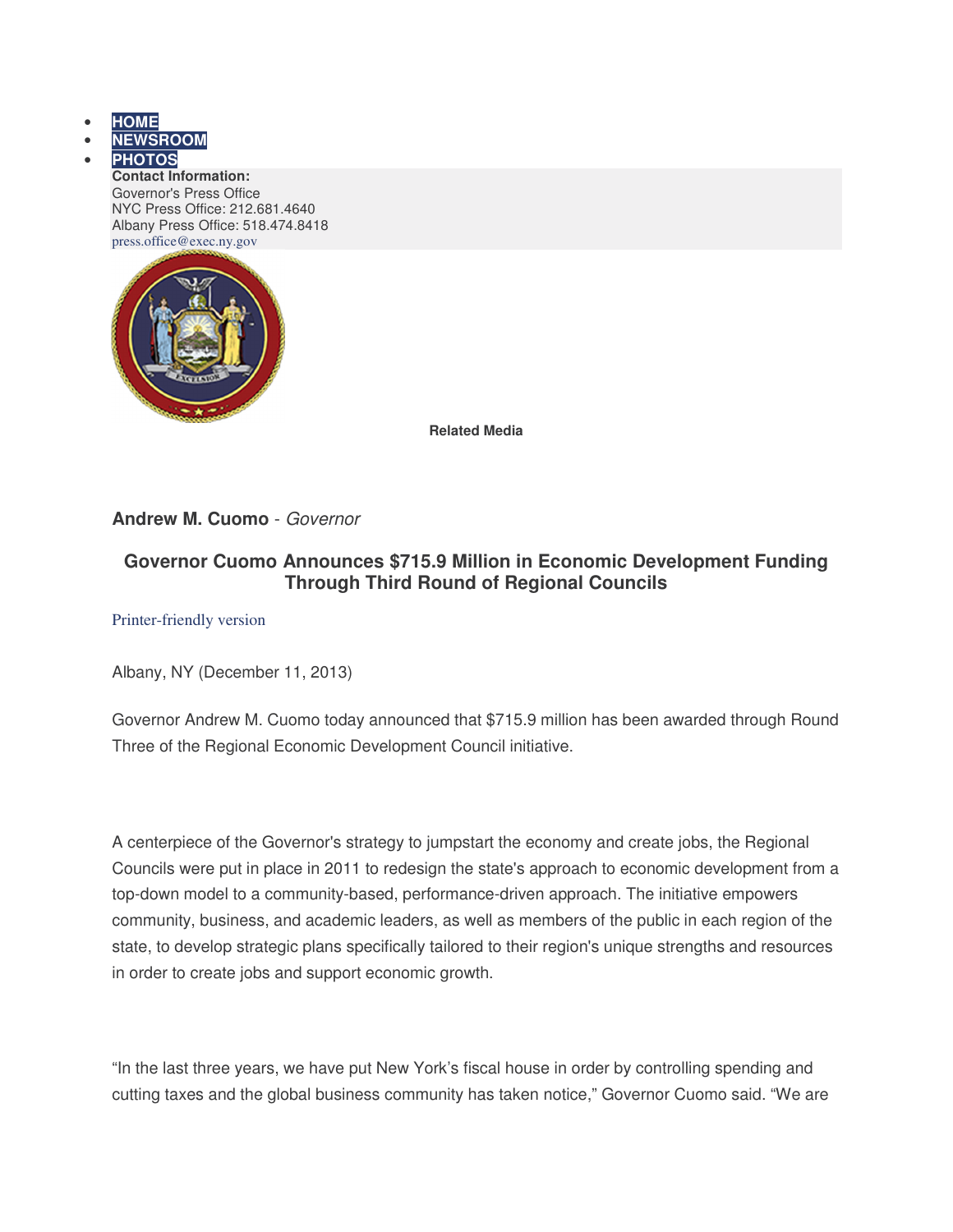transforming New York State into a top destination for companies from around the world to locate, invest and grow with initiatives like START-UP NY to provide tax-free areas and support to businesses. These efforts have allowed the Regional Councils for the last three years to pursue economic development projects on the ground all across the state, from creating new technologies and supporting innovation to building hospitals and tourism destinations that will further our economic growth. The Regional Councils were empowered to change the face of economic development in their communities and they have accomplished just that. This third round of awards continues the State's commitment to these creative and groundbreaking plans and recognizes the immense progress that has already been made in revitalizing our economy and putting New Yorkers back to work."

Lieutenant Governor Robert J. Duffy, Chair of the Regional Economic Development Councils said, "The first two years' worth of growth stemming from the Regional Economic Development Councils across New York State has been tremendous. Under Governor Cuomo's leadership, it is clear that this plan is working and is ensuring that we are well on the way to strengthening the State's economy. I applaud each of the Co-Chairs, every council member, and all other contributors for their commitment to this process and for the immeasurable work they have put into their plans, and I give sincere congratulations for their achievements."

Senate Majority Coalition Leader Jeffrey D. Klein said, "Congratulations to the recipients of this year's Regional Economic Development Council awards. The REDC's are one of the many important tools we're using to build a strong economic future for our state. I am especially proud of the recipients who are making environmental sustainability and long-term job growth a touchstone of their success."

Assembly Speaker Sheldon Silver said, "Regional strategies tailored to maximize each region's resources and competitive advantage is an intelligent approach to modern economic development. The Assembly is committed to continuing to work with our partners in state government to improve the climate for business in New York and to ensure that we have the most innovative and productive workforce in America. I commend Governor Cuomo for his tireless efforts to improve our economy and for his visionary work in the arena of economic development."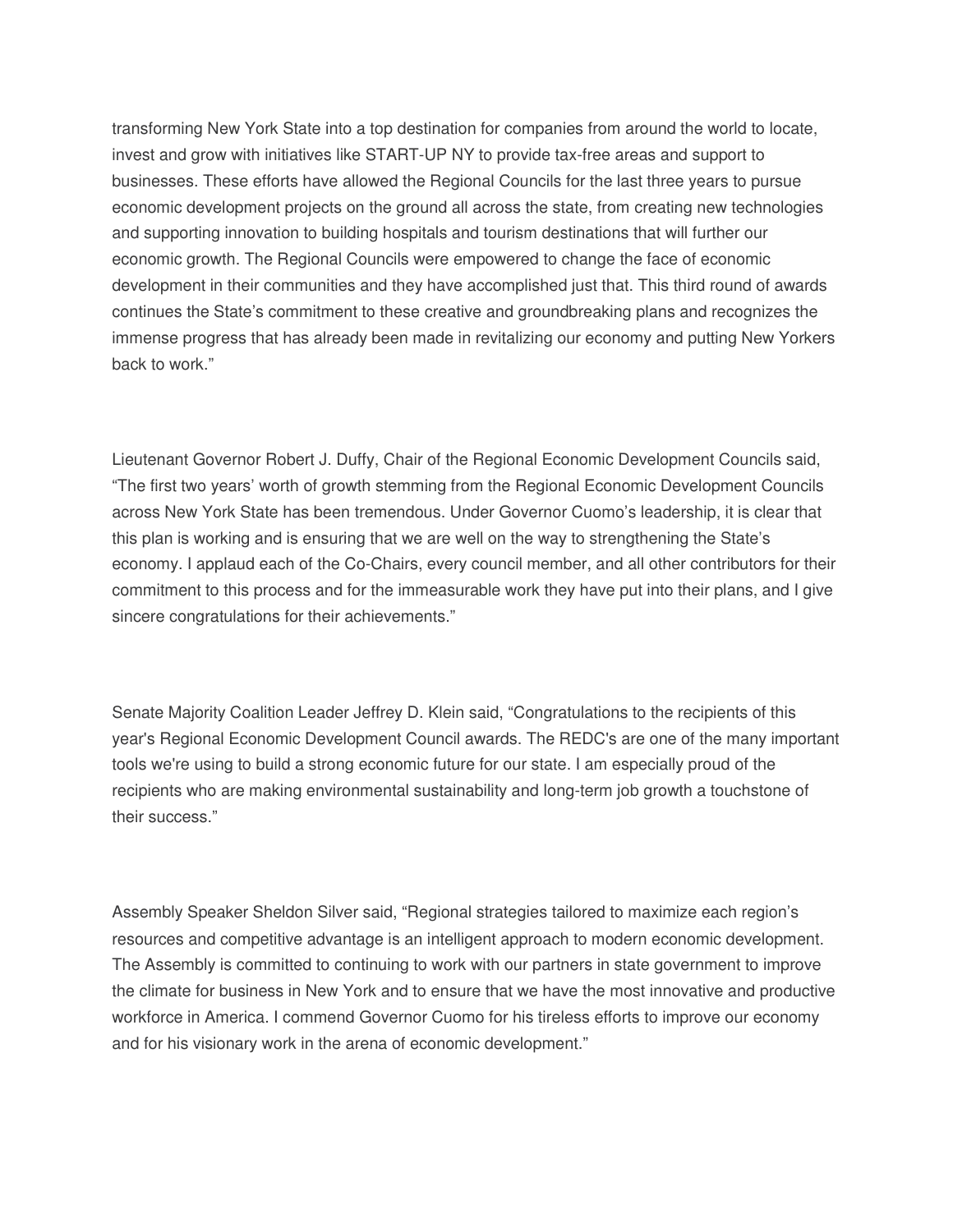Senator John DeFrancisco said, "The process is important. Our community leaders serving on the Regional Economic Development Councils have worked hard to design an economic development strategy that will take advantage of the tremendous resources, talent and skills of the Central New York area. The process also helps to recognize the businesses that want to expand and create jobs. Governor Cuomo and Lieutenant Governor Duffy deserve recognition for this successful economic development initiative that is spurring jobs growth and building a stronger New York."

On May 15, 2013, Governor Cuomo kicked off Round III of the REDCs and announced two new initiatives to the process: the Innovation Hot Spots Competition and Regional Opportunity Agendas. These new aspects of the Regional Councils will foster innovative new businesses to keep New York at the forefront of the global economy and will ensure the state's most distressed communities are being provided with greater employment opportunities.

Additionally, as part of the Round III process, a Strategic Implementation Assessment Team composed of state agency commissioners traveled to every region of the state to view progress on projects that have received state funding, assess the regions' strategic plan implementation, and review priority projects endorsed by the regions in their 2013 applications.

Highlights of the 824 projects across the state receiving awards in the third round of the REDC competition are outlined below:

#### **Western New York: Regional Council Awardee– \$60.8 million**

In Western New York, innovation and entrepreneurship are making the region a national leader again in advanced manufacturing, life sciences, and energy production. The REDC's priority project this year included a focus on providing employers with on-demand access to advanced cloud computing resources, modernizing water infrastructure to help industrial businesses improve efficiency, and creating jobs through expanding the region's manufacturing industry.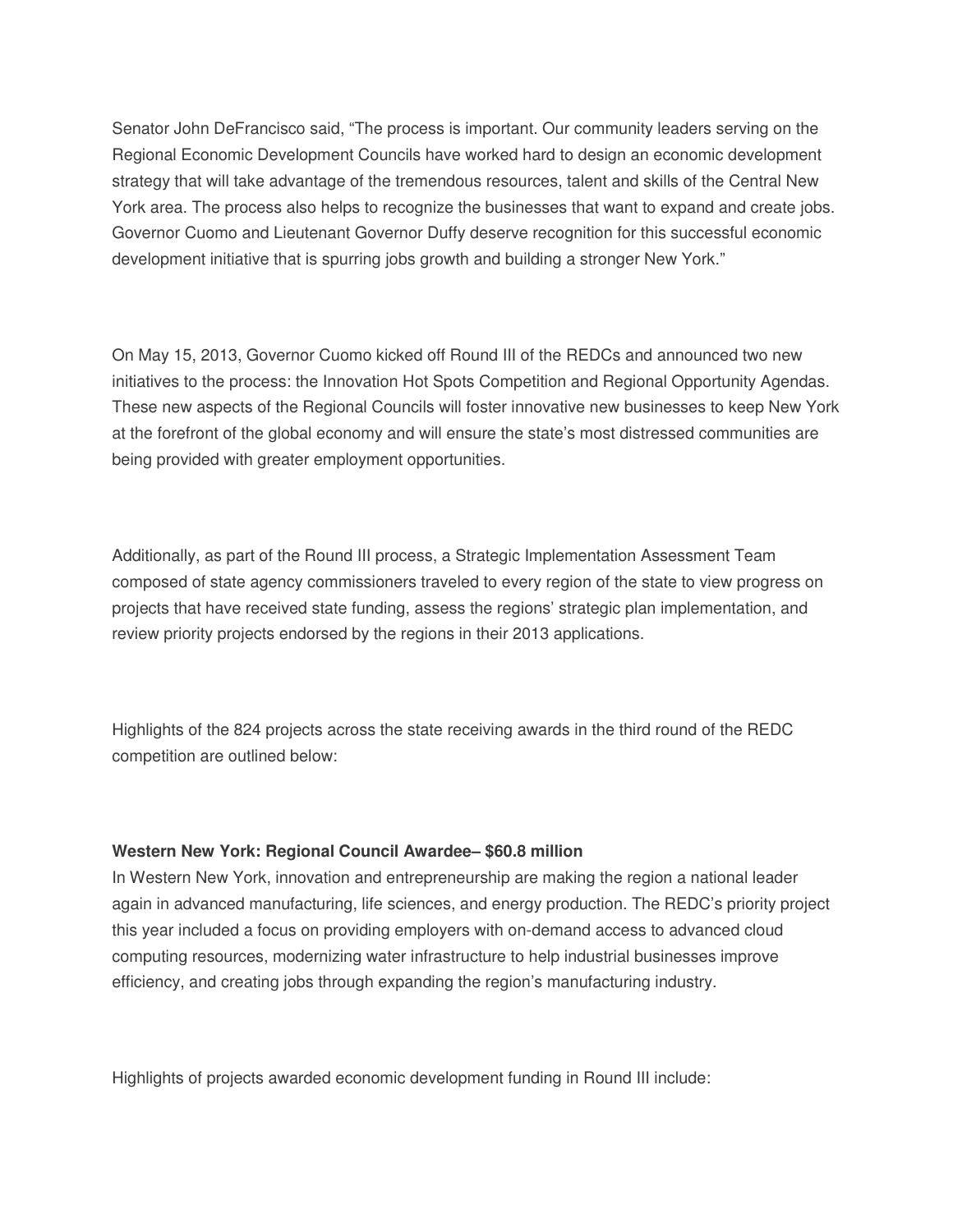- \$**1,000,000** to SUNY Buffalo to expand its high performance computing and data analytics center located at the Buffalo Niagara campus to provide regional industry and organizations with on-demand, immediate access to advanced computing and storage infrastructure.
- \$1,000,000 to the Town of Lockport to revitalize a long vacant commercial shopping center into a new mixed use development, including a planned two-pad hockey arena with retail support services.
- \$**1,000,000** to Chautauqua County for modernizing water infrastructure to help industrial businesses improve efficiency.
- \$**500,000** to Alfred State College to create a highly energy efficient facility to train students in state-of-the-art sustainable manufacturing techniques.
- \$250,000 to TAM Ceramics to expand manufacturing operations in Niagara Falls.

## **Finger Lakes: Regional Council Awardee – \$59.8 million**

The Finger Lakes REDC was recognized last year for having one of the best plans in the state. The Council is keeping that momentum moving with its priority projects this year, which include continuing to invest in Eastman Business Park, redeveloping a major waterfront location in the heart of the Finger Lakes, and expanding the vibrant Rochester Public Market.

- \$**1,500,000** to the Canandaigua Lakefront Redevelopment Project to transform a blighted, Brownfield site into a vibrant mixed-use neighborhood that will promote sustainable development and state smart growth strategies.
- \$**1,000,000** to RIT to establish the Center for Urban Entrepreneurship (CUE) in a historic downtown Rochester facility. CUE will build wealth within the urban community as a hub for entrepreneurial programs and research, as well as provide educational components to support the entrepreneurship program and academic spaces for RIT programs.
- \$**1,000,000** to Hobart & William Smith Colleges to assist in the construction of a new Performing Arts Center to accommodate the academic and co-curricular needs of the Colleges.
- \$**100,000** to Monroe County Community College to establish a certification program that will provide advanced training for precision manufacturing companies in Monroe County. The project responds to the advanced manufacturing industry's immediate need for skilled workers,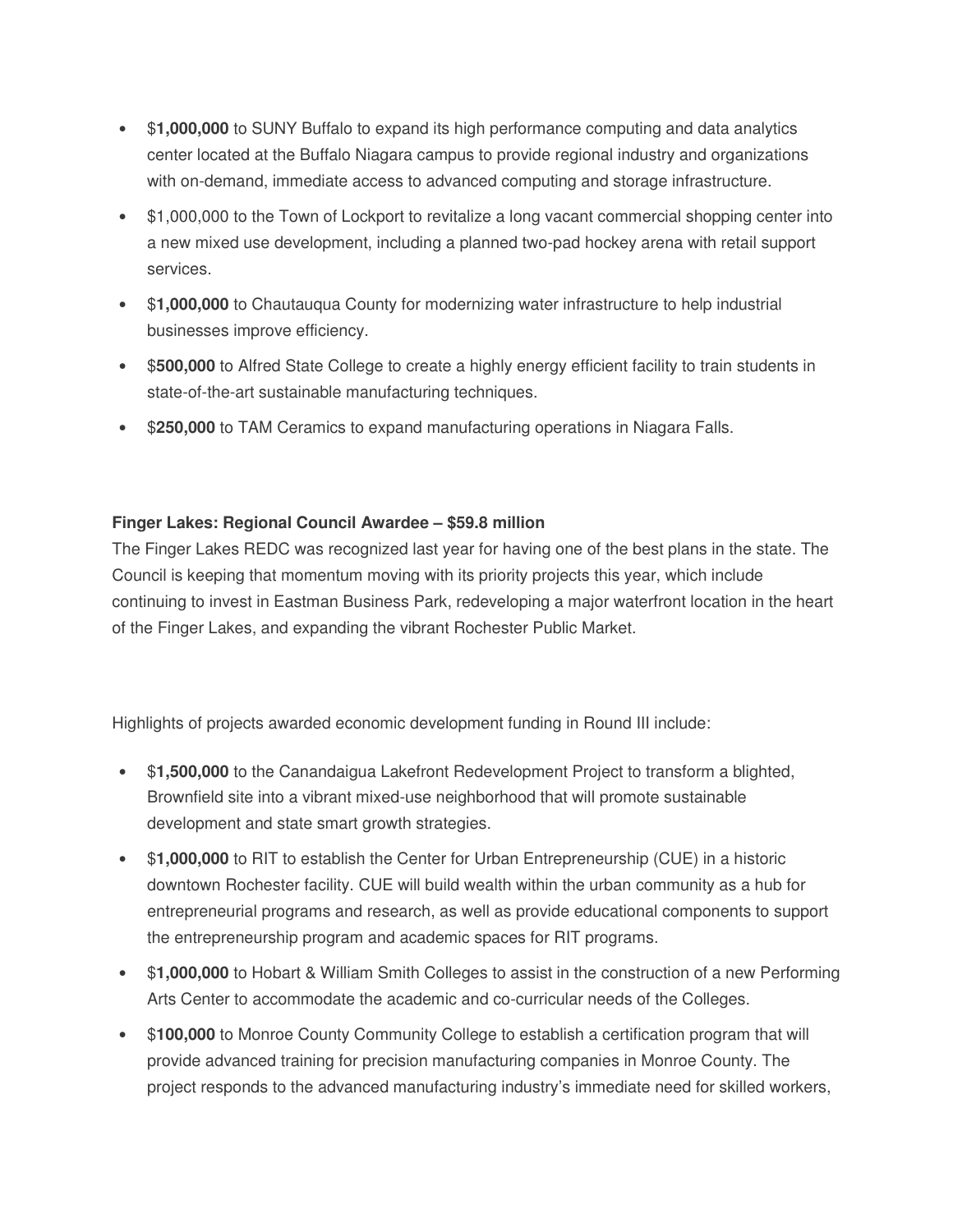with low-income displaced workers and military veterans in the nine-county region being eligible to apply for the program.

### **Southern Tier: Top Performer Awardee– \$81.9 million**

Considered one of the best plans in the state last year, the Southern Tier REDC is building on its success with its endorsed priority projects, including expanding health care programs, growing job training resources, and supporting projects to boost tourism in the region.

Highlights of projects awarded economic development funding in Round III include:

- \$**3,500,000** to the Community Revitalization Fund to provide gap financing to encourage private investments in downtowns and Main Streets, and development of the region's neighborhoods and rural population centers.
- \$**2,250,000** to Elmira College to create a Health Care Training Center, including renovations to Cowles Hall to house the Nursing, Speech and Hearing programs and to provide space for new healthcare programs. The project will result in job creation and allow for increased nursing enrollment.
- \$**1,500,000** to the Corning Museum of Glass to expand operations and enhance visitor experience. The New Entrance will be an indoor/outdoor reception area designed to welcome and serve the needs of visitors, including new amenities, restrooms, and entrances to the new glassblowing facility.
- \$**1,300,000** to the Town of Margaretville for assistance in the construction of a new hotel at the site of the already existing Margaretville Motel as part of the Margaretville Lodging, LLC Business Expansion Plan.
- \$**850,000** to Delaware County to reinvest in the long dormant manufacturing facility. The Delaware County IDA will undertake a project to acquire and renovate the former Wissahickon water bottling facility for the purpose of developing a shovel-ready, turn-key light manufacturing facility in order to attract new private sector investment and job creation.

## **Central New York: Regional Council Awardee– \$66.9 million**

A top performer in 2012, the Central New York REDC has maintained a focus on projects that will improve the quality of life for residents and grow key industries. The Council's priority projects for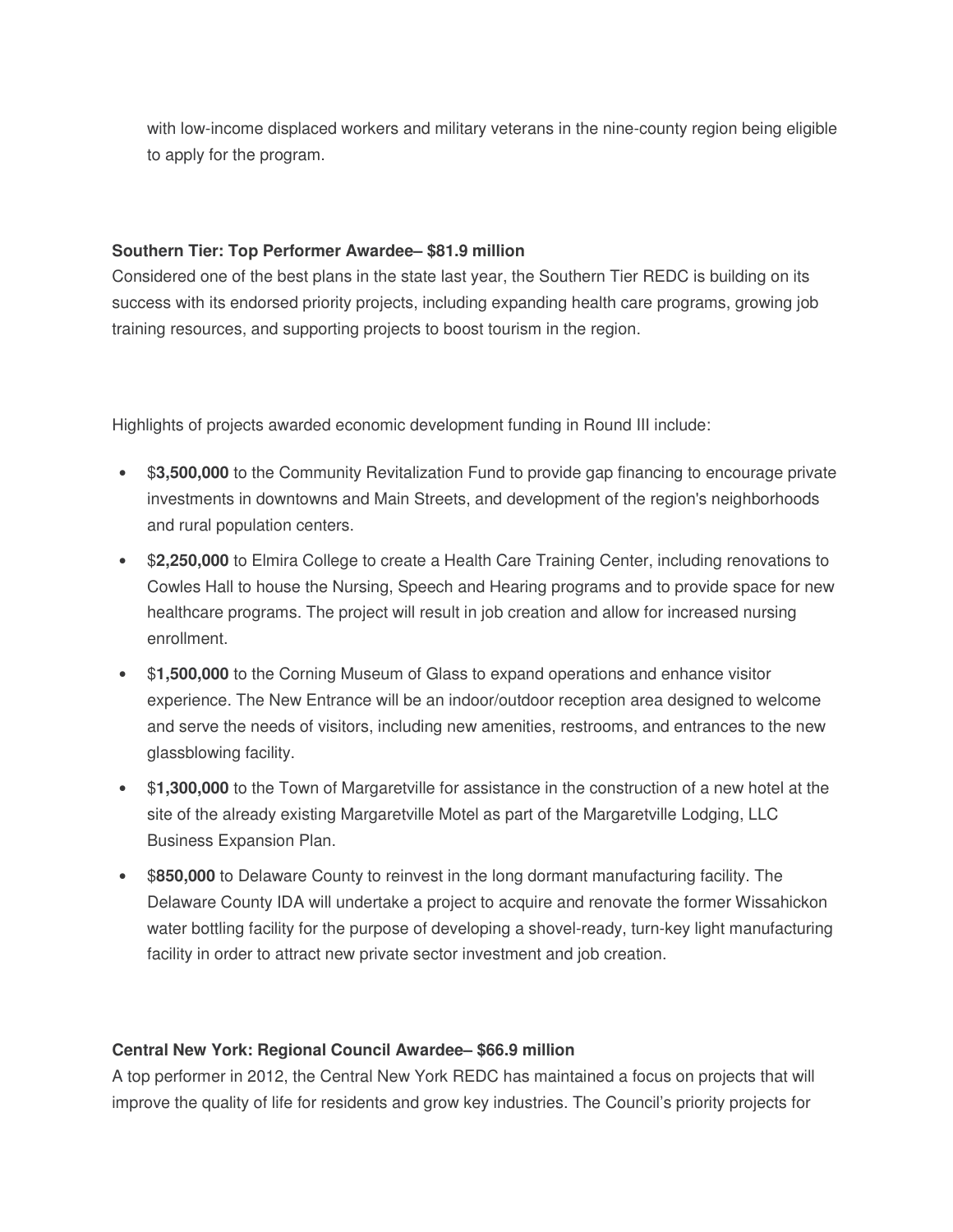this year continue that focus, including sustained investment in the revitalization of downtown Syracuse and Main Streets throughout the region, boosting tourism, and improving wellness in the region by investing in the healthcare industry.

Highlights of projects awarded economic development funding in Round III include:

- \$**2,800,000** in grants to convert the long vacant NYNEX building into a mixed use facility that will include apartments, office space, and retail.
- \$**1,300,000** to continue development of the Syracuse Inner Harbor, including relocating the historic freight house and removing three abandoned storage buildings, and constructing a 170,000 square foot mixed-use commercial/residential building.
- \$**750,000** to continue infrastructure investments at the Central New York Raceway, including environmental studies, wetland mitigation, and access to I-81 in support of a major tourism destination complex for motorsports and other events.
- \$**500,000** to purchase and renovate the currently vacant Harriet Tubman Residential Center in Auburn to create an integrated healthcare, sports and wellness campus. This state-of-the-art, world-class medical, health and wellness and research facility will serve as the anchor to the integrated campus, and there will also be an indoor recreational, athletic and rehabilitation facility, several outdoor multipurpose sports fields, nature trails and picnic areas.

## **Mohawk Valley: Top Performer Awardee – \$82.4 million**

The Mohawk Valley REDC's goals focus on creating pathways to innovation, reviving existing infrastructure and forging new partnerships. This year, the Mohawk Valley endorsed priority projects that fulfill those visions, including Quad-C, continued investment in the Marcy Nanocenter and projects to strengthen the region's manufacturing, healthcare, agriculture and other important industry sectors.

Highlights of projects awarded economic development funding in Round III include:

• \$**5,000,000** for the City of Utica's Harbor Point project, a new mixed use development proposed along the Mohawk River. The Utica Harbor is envisioned to both celebrate its past but also drive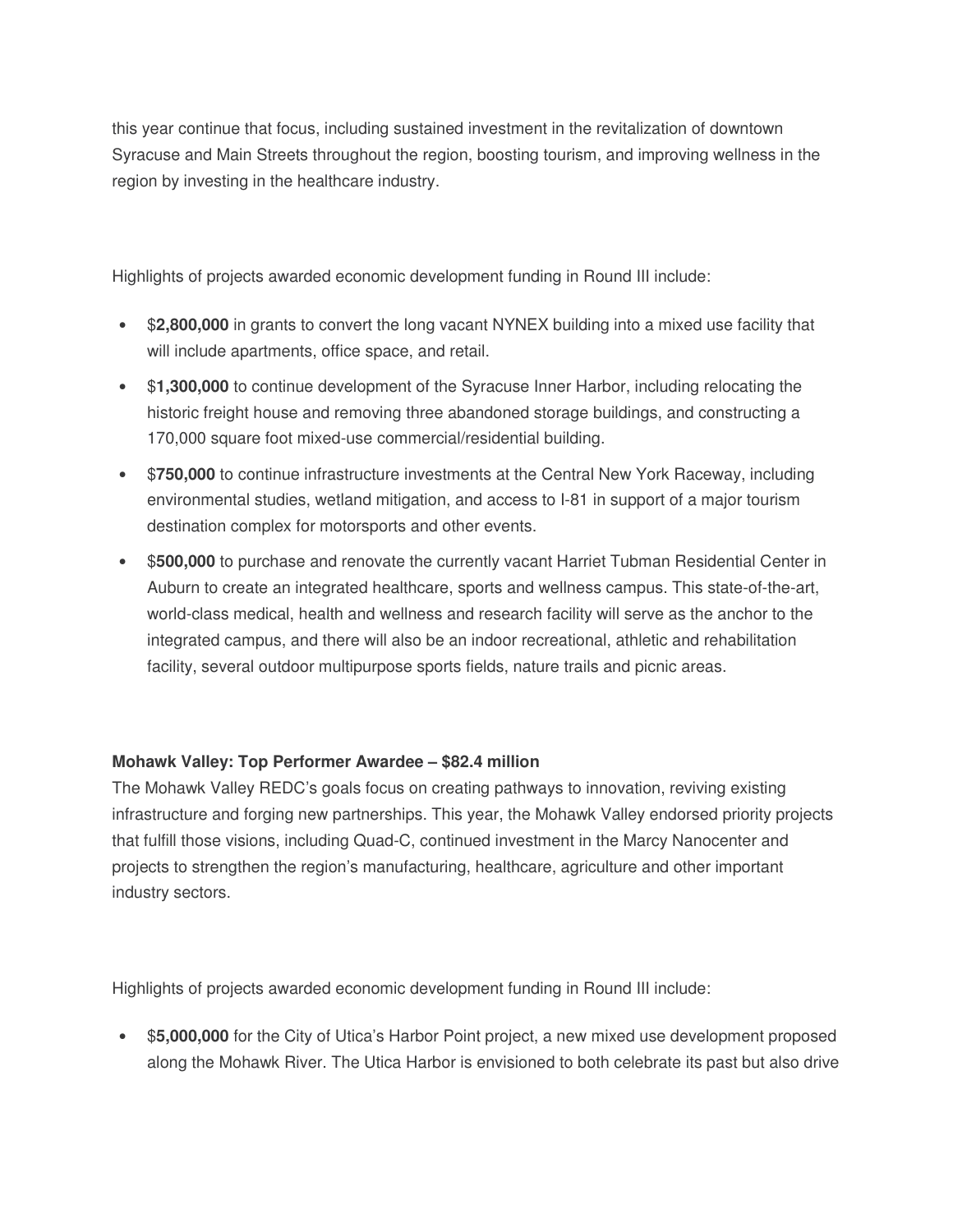a new economic engine accommodating private investments, including commercial, retail, and mixed uses, food/restaurant establishments, and entertainment venues.

- \$**3,250,000** to continue development of the Marcy Nanocenter project by supporting required improvements to the project site, including clearing, grubbing, grading and earthwork activities, wetland mitigation, storm drainage, interior access roads, and site development activities to support construction at Marcy Nanocenter for 300/450 mm scale semiconductor manufacturing plants.
- \$**3,100,000** to establish the Center for 21st Century Workforce Education & Innovation (C-21), a new workforce development and training center at the SUNYIT campus located within Quad-C at SUNYIT. C-21 will establish an integrated high-tech learning facility for workforce training/retraining targeting careers in advanced nanoelectronics packaging and assembly; construction trades for nanoelectronics/nanofabrication; and maintenance for high-tech manufacturing.
- \$**2,345,000** to the Mohawk Valley Community Investment Fund a regional grant and revolving loan fund to support community revitalization as well as business retention and expansion projects throughout the six-county region.
- \$**180,000** to create an agricultural products hub at the Corbin Hill rural farm. The Corbin Hill Food Project will build a permanent facility for the aggregation of locally grown produce to serve the growing needs of the customers of this innovative community supported agriculture program.

## **North Country: Top Performer Awardee – \$81.3 million**

As one of last year's top performers, the North Country REDC is moving full-speed ahead with transformative projects. In 2013, their strategies reflected the region's diversity with priorities including helping farmers and small business owners improve productivity, addressing the need for more hotel rooms in the region to take better advantage of the tourism economy, and growing jobs and investing in high-tech industries.

Highlights of projects awarded economic development funding in Round III include:

• \$**6,000,000** for infrastructure improvements to components of broadband to expand high speed, affordable service across the North Country region.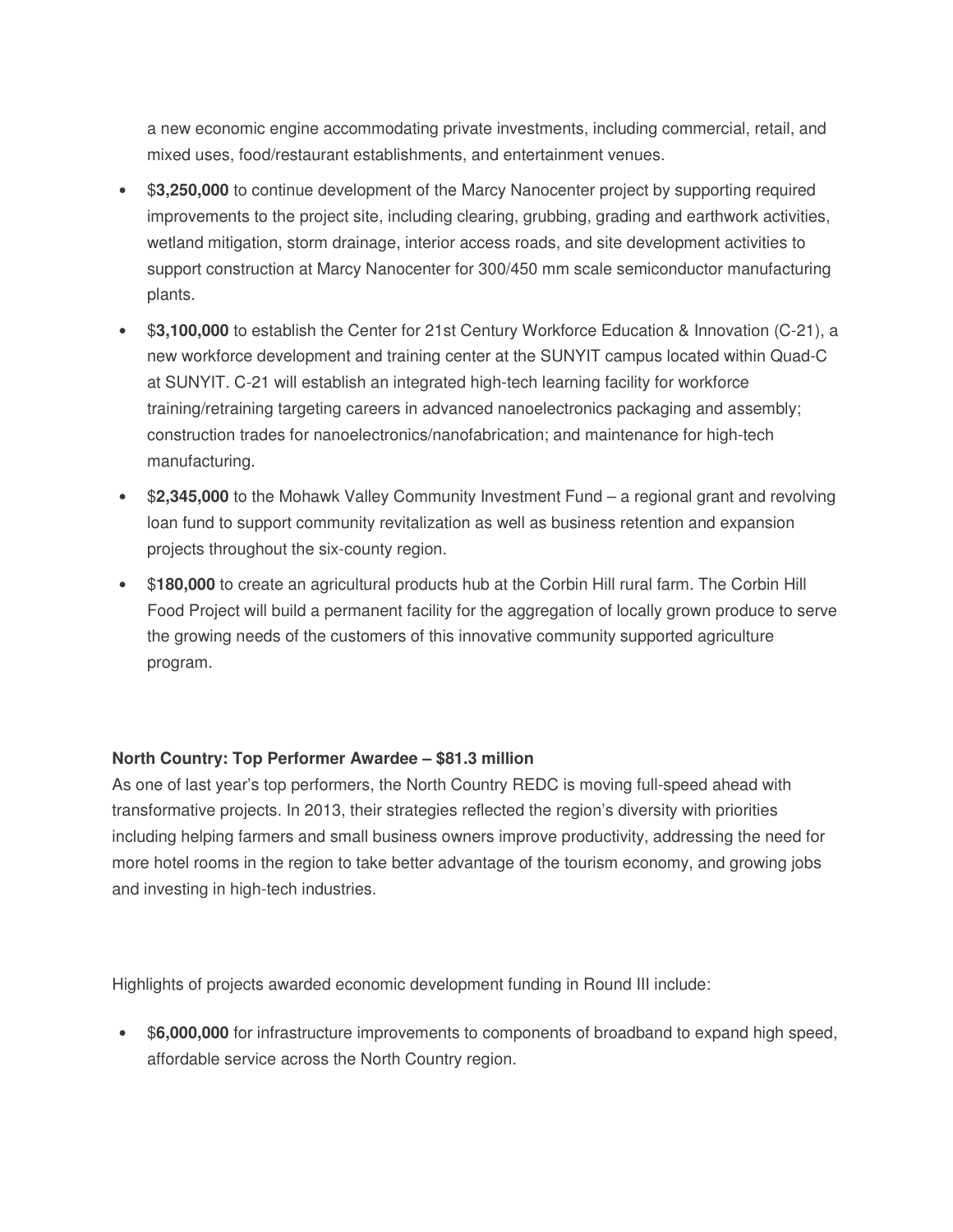- \$**5,000,000** to revitalize the Hotel Saranac, creating a full-service hotel to spur year-round tourism.
- \$**2,100,000** to continue the redevelopment of the former Mercy Hospital in downtown Watertown and transform the site into a mixed use development with commercial, business and residential uses.
- \$**2,000,000** to construct a new resort and waterfront restaurant at the former Lake Flower Hotel, and leverage private investment to diversify the region's tourism/recreation based communities.
- \$**250,000** to support Phase 2 of the Wild Walk at the Wild Center located in Tupper Lake, which includes the construction of activities and permanent outdoor exhibits.

## **Capital Region: Top Performer Awardee – \$82.8 million**

The Capital Region REDC's efforts over the last two years have helped advance the region as a global leader in nanotechnology research and development, while also improving the quality of life for residents through downtown and waterfront revitalization projects. The Council's focus in 2013 includes investing in and expanding the local supply-chain to the semi-conductor industry, technology training to generate employment opportunities, and a continued investment in important redevelopment projects.

- \$**5,000,000** to the College of Nanoscale Science and Engineering (CNSE) to support continued growth. CNSE will establish a Digital Data Open-Innovation Training Center (DO-IT Center) for workforce training, a SMWBE Business Enterprises business center for software development, a data operations center, and a smart city operations training & development lab.
- \$**5,000,000** to redevelop the former ALCO site in downtown Schenectady into an economically vibrant, mixed-use waterfront community that is expected to support significant job creation and will attract and retain young professionals and families to the region.
- \$**2,500,000** to support the revitalization of Park South in the City of Albany. The project includes construction of a mixed use and medical offices building, housing units, and a parking garage in collaboration with Albany Medical Center.
- \$**1,000,000** for mixed use redevelopment in downtown Troy that includes renovation of a 35-unit building, the construction of a modern walkway on the Hudson River, rehab parking and infrastructure.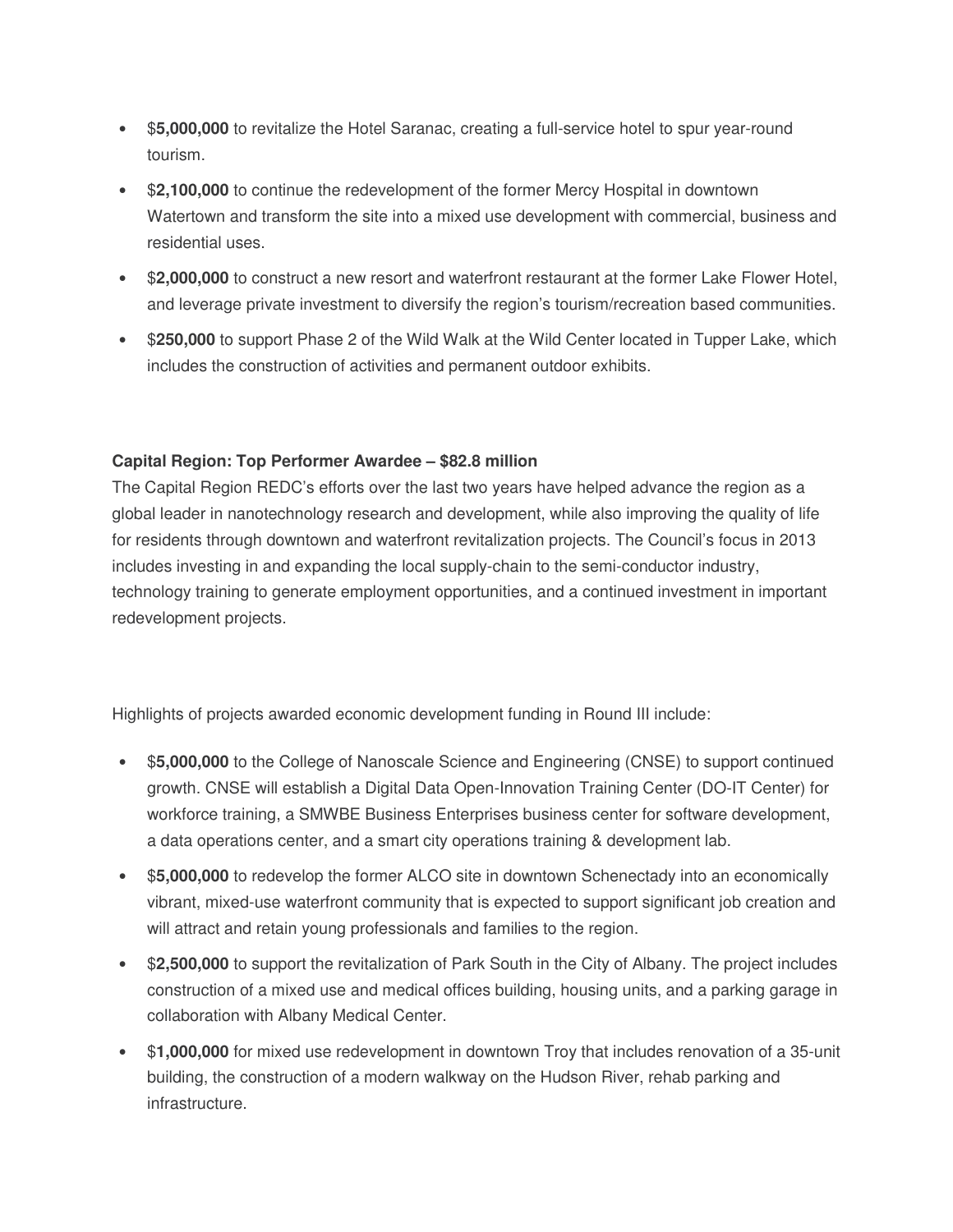• \$**100,000** to NYSARC Inc, Warren, Washington and Albany Counties Chapter to fit up a distribution center and to provide training of staff and consumers at two locations in Warren County and Albany County.

#### **Mid-Hudson: Regional Council Awardee – \$59.6 million**

Building on the success of being named a best plan in 2012, the Mid-Hudson REDC is reenergizing its commitment to investing in technology, tourism, infrastructure revitalization and waterfront development. The priority project focus in 2013 for the Council included job-creating projects in renewable energy and advanced manufacturing, projects to improve healthcare and wellness in the region, and boosting tourism by taking advantage of its proximity to major markets.

- \$**1,500,000** for the Kingston Connectivity Project to make necessary infrastructure improvements to enhance the community's quality of life. The Kingston Connectivity Project will create a more livable, vibrant community with the implementation of a rail trail network that will be designed and constructed to provide safe, universally accessible alternatives for bicyclists, pedestrians and other non-motorized means. The project will reduce fossil fuel emissions, encourage physical activity, and reduce traffic congestion.
- \$**1,000,000** to construct a new biomass plant in Orange County. The project includes building a large-scale waste-to-energy facility that will generate clean energy, using a renewable and unlimited feedstock, with minimal emissions. The facility will generate 24 Mw (21Mw net) of clean electric power.
- \$**1,000,000** to establish a national center for additive manufacturing (3-D printing) at SUNY New Paltz. SUNY New Paltz has built a strong foundation for serving as the future hub for this visionary and remarkably promising technology, and this support will help provide the University with state-of-the-art 3D printing equipment and the physical plant necessary to fully implement its vision.
- \$**500,000** to support infrastructure improvements at Castagna Commerce Park a planned mixed use multi-phased development that will consist of 167,000 square feet of medical office and office space, 200,000 square feet of retail space, and 400 units of senior housing and assisted living facilities.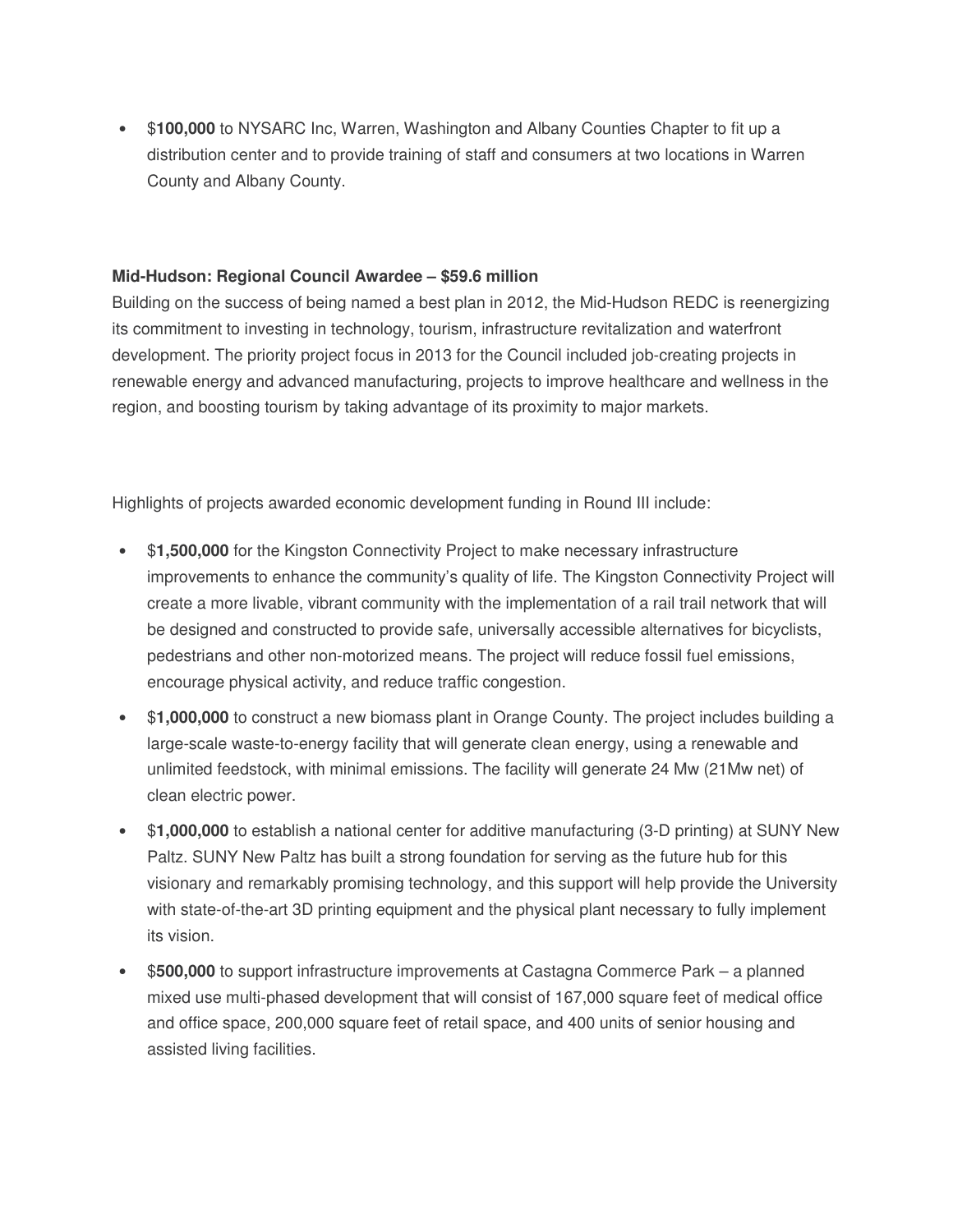• \$**1,000,000** to fund a multimodal transportation center in the City of White Plains. The White Plains Multimodal Transportation Center Redevelopment Project will provide an enhanced multi-modal transportation center that serves all modes of travel and maximizes the economic development potential of the area. The project will also create a welcoming new place that will transform the station area and provide an attractive and functional gateway that contributes to a vibrant

downtown core.

## **New York City: Regional Council Awardee – \$57.4 million**

New York City is an economic anchor and has long been at the forefront of the global economy. With leadership from the New York City REDC, the City is building on its world-class status through investments in key industries, such as manufacturing, tourism, and innovative technologies. In 2013, the focus of the Council's priority projects included growing high-tech jobs and start-up activity, investing in large-scale redevelopment projects, strengthening its tourism industry, expanding housing opportunities, and improving the quality of life for New Yorkers.

- \$**3,500,000** to support infrastructure improvements near the St. George's Ferry Terminal to encourage new mixed use development. The project will consist of the construction of a multipurpose retail outlet center, hotel, restaurants, event space, parking, and state-of-the-art outdoor features – e.g. green roofs, waterfront plazas and esplanade.
- \$**1,500,000** for construction improvements at Lighthouse Point. The project will consist of the construction of waterfront esplanade including retail shops, restaurants, a hotel, and nearly 100 residential units housed in historic buildings along a waterfront esplanade.
- \$**500,000** to the New York Botanical Gardens for program expansion and improved accessibility for visitors and residents of surrounding communities. The East Gate Visitor Accessibility and Green Zone Project will directly expand the Garden's ability to serve audiences and provide programming throughout the year, in addition to improving access to and from surrounding communities and to visitors from all parts of the city via two MTA subway lines and bus lines.
- \$**225,000** to the Alliance for Coney Island, for improvements to the tourism initiative "The One and Only Coney". The campaign aims to draw tourists by marketing and expanding seasonal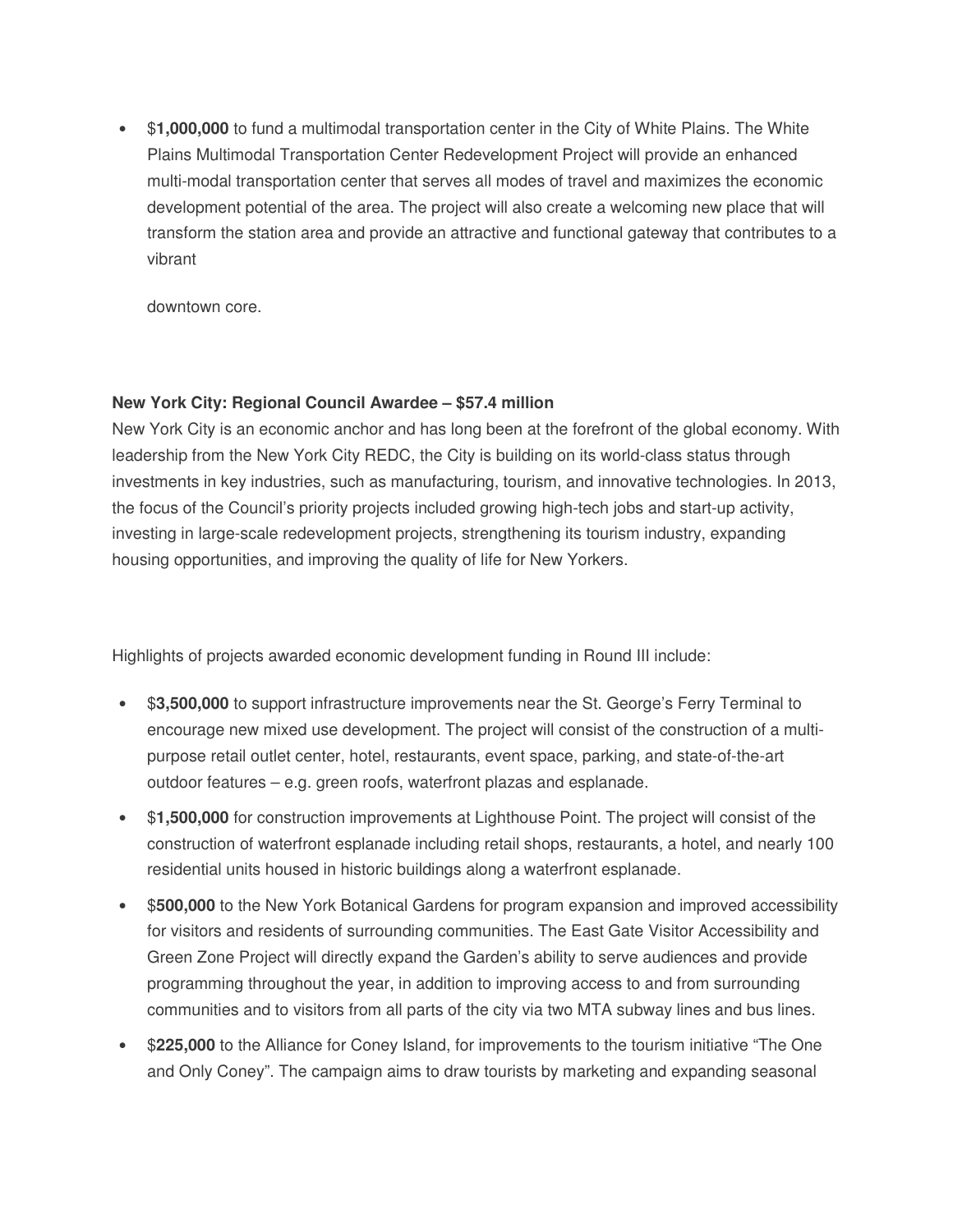events and programs that will reintroduce Coney Island as America's Playground, furthering the appeal of Coney Island as a tourism destination.

• \$**250,000** to establish the Queens Tech Incubator at the Schutzman Center for Entrepreneurship at Queens College. The Queens Tech will be an anchor for tech innovation, job creation, community building, and economic development. The incubator will provide workspace for tech entrepreneurs and startups, offer education and events to build the tech workforce, and support emerging companies through business services.

#### **Long Island: Top Performer Awardee – \$83 million**

The Long Island REDC worked through difficult times this year as the focus for all Long Islanders was recovering from the devastation of Superstorm Sandy. The work of the Council has helped the regional economy, local businesses and residents get back on their feet, and the priority projects they endorsed for 2013 will continue to strengthen the region's economy. Being a leader in the economy of the future was the top focus with innovative projects that will expand research and development facilities and capabilities, and investing in high-performance equipment so that the region's leading employers in the science industries can access the latest technologies.

- \$**2,000,000** to Stony Brook University to build a new Innovation and Discovery Facility designed to enhance the business recruitment power of START-UP NY and stimulate a public-private partnership for building construction.
- \$**2,000,000** to Cold Spring Harbor Laboratory (CSHL) to renovate a facility and establish a Therapeutics Discovery Center, which will greatly accelerate translational research efforts at CSHL aimed at developing new therapeutics and diagnostics for cancer and neurological disorders.
- \$**2,000,000** to support high performance computing investments at Brookhaven National Laboratory (BNL) as well as Hofstra University. Hofstra will create a Robotics Laboratory in the School of Engineering to support expanded enrollment, workforce demand, and burgeoning technologies including artificial intelligence, robotics and 3-D and 4-D printing, while BNL will acquire new high performance computing equipment for the benefit of scientific and industrial users across the region and state.